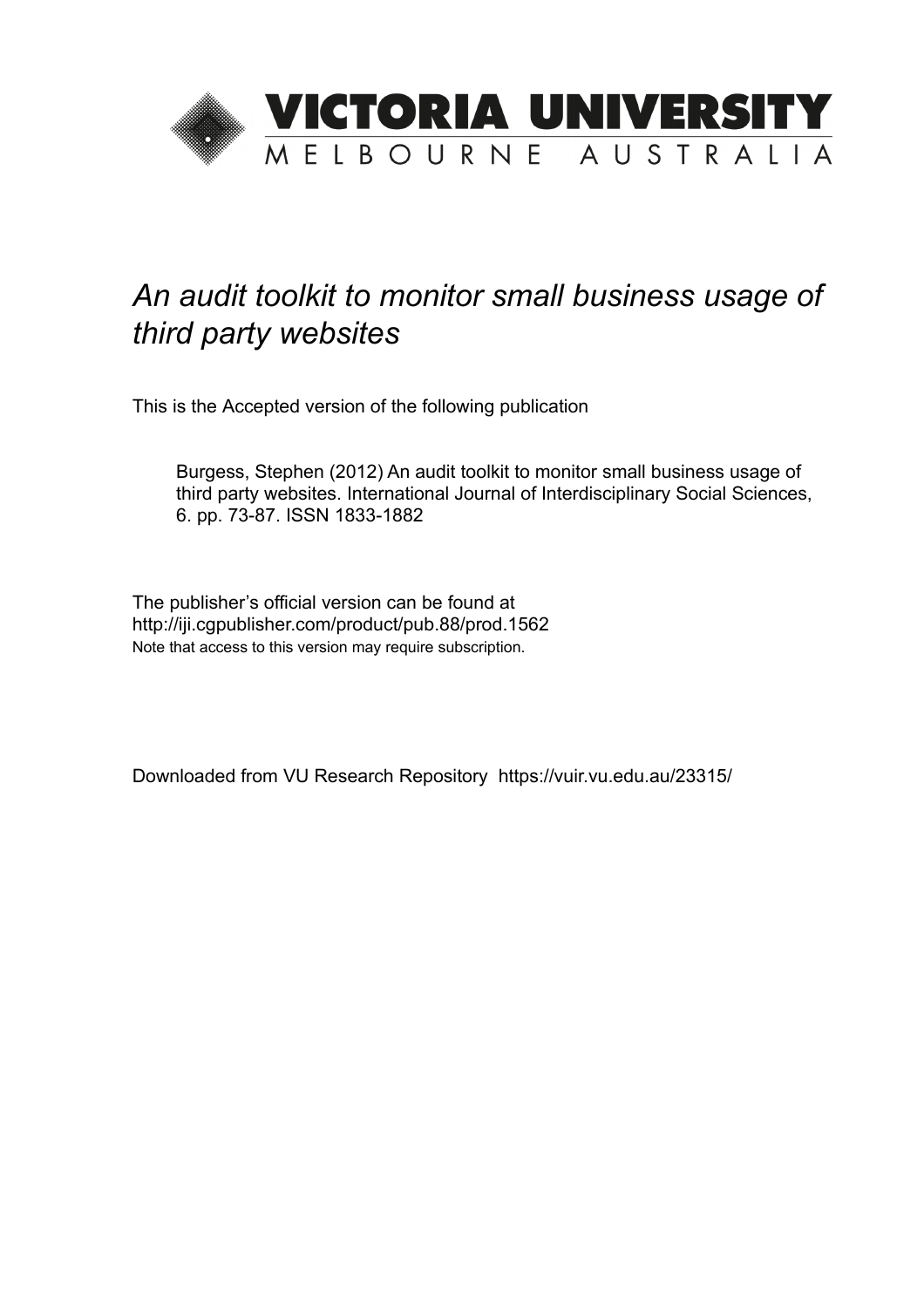# **An audit toolkit to monitor small business usage of third party websites**

#### **Stephen Burgess**

**Victoria University, Victoria, Australia.**

# **Abstract**

The web presence of a small business often extends beyond its own website to listings on third party websites. This paper examines the types of third party web services on offer and introduces the notion of a website audit tool to allow a small business to keep track of all aspects of its web presence. Using a systems development approach, the potential usefulness of such a tool for small businesses is explored in a study involving a combination of a demonstration of such a system to 15 academics. Their responses to open-ended questions in an online survey related to the factors they thought might influence small businesses' adoption of such a system. The results of the study suggested that there was some value in the idea being proposed, but that the audit tool was too much effort to use by itself for the value it provided. Areas of the tool that were deemed to be most useful were its ability to manage third party contracts and subscriptions and its ability to show the business where changes needed to be made in specific circumstances when business details (such as telephone number or physical address) change. In regards to the perceived attributes of an innovation that could influence the decision by small businesses to adopt the audit tool, it was not considered that the effort needed to implement and use the audit tool would justify the potential relative advantage that it could provide.

Additionally, some of the participants considered that many small businesses would not understand the potential gains that could be achieved from using the tool and that this could negatively affect the adoption decision.

**Keywords:** Small Business, Websites, Web Portals, Web Directories, Study

# **Introduction**

The web presence of a small business often extends beyond its own website to a presence on third party portals or directories, predominantly for the purpose of attracting further attention to the business. This paper discusses the types of third party web services on offer and uses a systems development approach to examine the potential usefulness of a website audit tool to allow a small business to keep track of its web presence. The potential usefulness of such a tool is explored by discussing a study involving a prototype audit tool and the observations of 15 expert academics (from the information systems and business fields) in regards to their use of the prototype and consideration of Rogers' (2003) perceived attributes (that may affect the adoption of an innovation) to suggest whether small businesses might adopt such a tool.

# **Background**

For the purposes of this study a small business is any business with 20 or less regular employees. Many small businesses rely on a web presence to support their business activities. For instance, a 2010 Telstra study of small businesses in Australia (Telstra Corporation 2010) estimated that 60% of 1,436 small businesses had a website, with a further 11% indicating that they were intending to implement one. Websites consist of a series of website features, which can range from a listing of the address of the business to more advanced features such as online transactions (Burgess, Sellitto and Karanasios 2009). Different website features can improve business efficiencies (for instance, by providing customers with information they might otherwise have to contact the business for), add value to products and services (for instance, by providing customers with information on how to use their products effectively) and assist with business promotion (Burgess, Sellitto and Karanasios 2009). There are now many more options available to a small business, such as web portals and directories that are offered by third party website providers, when considering their online presence. A portal is a site which is intended for users to return to many times as a means of accessing other websites in a particular interest area or region. Small businesses will often hope that customers may contact their business via a portal (or directory) and can use these third party services as a means of implementing website features that they cannot due to their complexity or setup cost (such as online transactions), or as an opportunity to access new markets (Tatnall, Burgess and Singh 2006).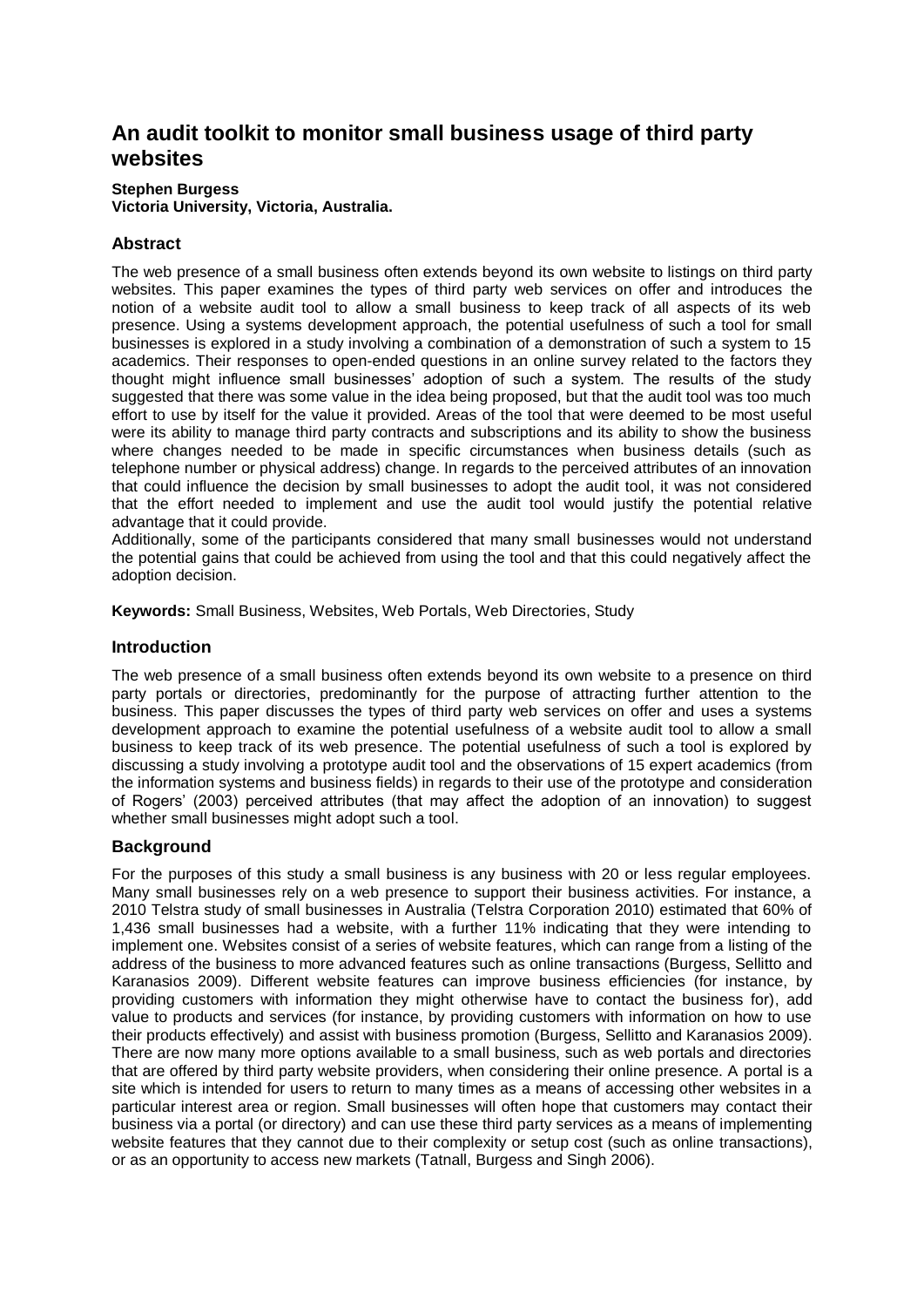A portal can include a number of features (Tatnall et al 2006; Eisenmann 2002, Alan et al 2003) such as:

- Improved infrastructure and a secure online environment for instance, the provision of online ordering and payment facilities.
- Search and directory services that can enable visitors to the portal to find small businesses offering particular services.
- Community building facilities. Community building features such as chat rooms and weblogs may be included in the portal. Small businesses can become involved in the local community and achieve other benefits that may be achieved through dealing with businesses in the local area (such as lower costs).
- They can provide benefits to SMEs (small and medium sized enterprises) in regards to access to infrastructure, sharing resources and improved relationships with other businesses.

A small number of studies have examined the use of portals by Australian small businesses (Tatnall and Davey 2005; Gengatharen 2008; Burgess and Tatnall 2007). These studies focussed on the performance of the portals being examined rather than how small businesses were using the portals. Sanders, Galloway and Deakins (2010) examined the use of Internet portals by rural SMEs (small and medium sized enterprises) in Scotland. The authors specifically examined the use and effectiveness of private and public or charity managed versus funded Internet portals and found no effective difference between the two groups of portals. Chen (2008) examined literature pertaining to the evolution of community portals and online communities and surveyed 150 South African small businesses in regards to their use of online community portals for information sharing. The results suggested that such portals could be used to provide linkages between different stakeholders in small business development and allow for greater sharing of information.

Burgess (2010) conducted a study of 50 Australian small businesses across a wide range of sectors and found that 41 (82%) used a third party website. The main type of features employed on these websites involved one-way information (from business to customer - such as business name, location and contact details) with some use of features that allowed potential customers to contact the business (usually via an email form) and limited use of online transactions (in the *accommodation, café and restaurant* sector). The *accommodation, café and restaurant* sector lead the way in relation to third party websites used and the sophistication of the website features on those sites. The results suggested that the level of usage varies according to industry sector.

#### **A website audit tool**

Recent research into micro businesses (businesses with one to five employees) has shown that over time they often add and remove some of these features without any (apparent) reason. In many instances, this can be because the feature has been overlooked during a website update or redesign and has just been forgotten in the newer version of the website. This has happened with features as simple as the business telephone number - which, when forgotten, can have serious implications when a key method of contacting the business is missing from the website (Burgess, Bingley & Sellitto 2007). A study of the websites of (predominantly small) non-profit organisations revealed that they would be assisted by a tool that provided advice on 'good website practice' and described how different website features could assist their organisation (Burgess, Bingley & Hunter 2009).

The author proposes that a purpose-built 'website audit tool' could allow such businesses to record which website features they have over time and could act as a checklist/ reminder to ensure that website features are not forgotten during web presence updates or redesigns.

There is another potential need for a website audit tool as there are now many more options available to a small business when setting up their web presence. The website features of a small business are often spread across a number of different websites that form part of the small business web presence (the business' own website and any third party websites it uses). The content and existence of these website features will need to be reviewed and/or upgraded at different times. Sometimes this will be at the discretion of the small business, but it may also occur at the instigation of the external partner, as contracts run out at different times or as they review or upgrade their services. A website audit tool could assist in keeping track of which website features are stored on a small business' own website and which are hosted elsewhere. Thus, when the content of a particular website feature changes (such as a telephone number or an email address), the business will know where in its website presence that this feature should be updated. A website audit tool could also assist in keeping track of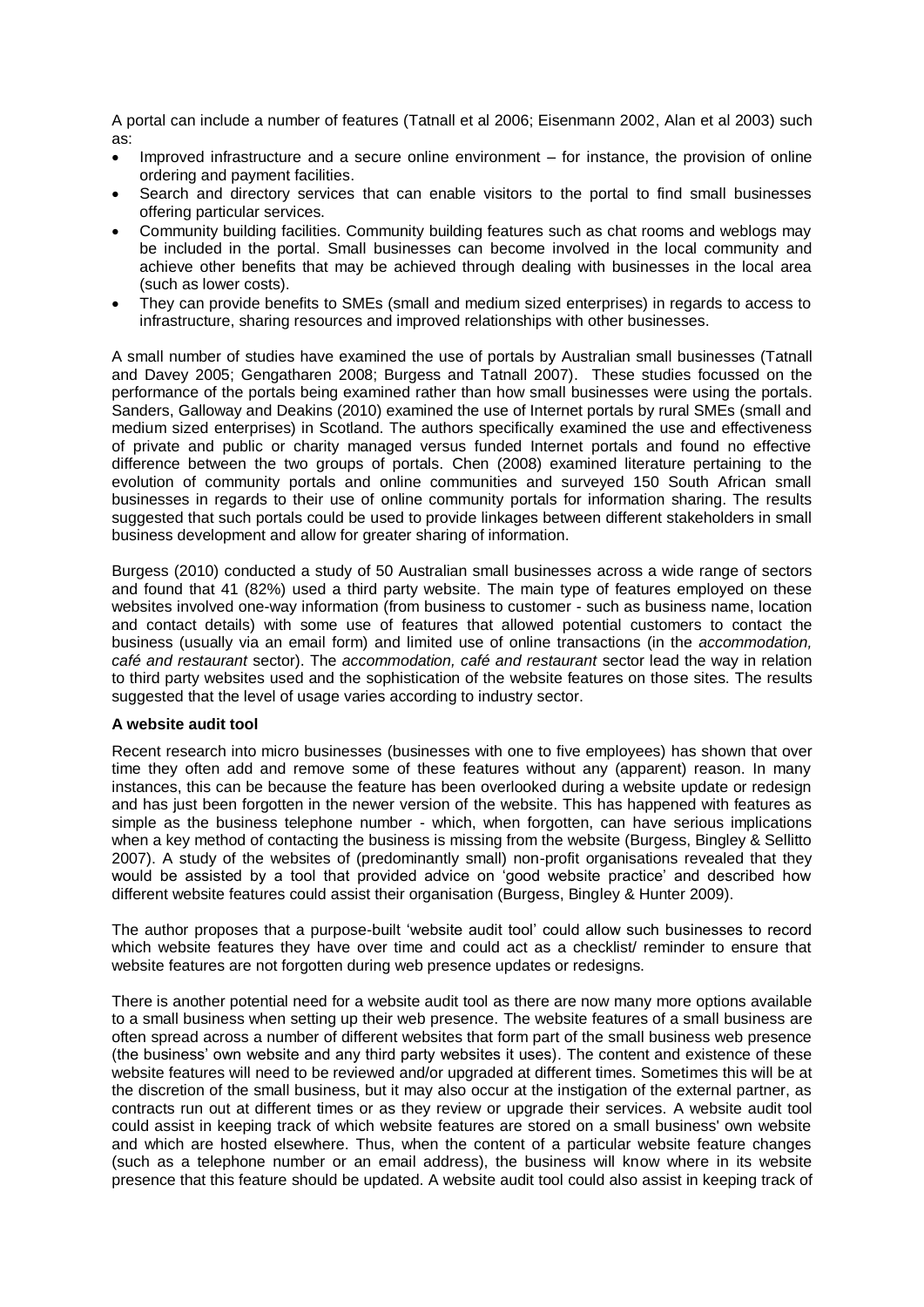the cost of these externally hosted options when contracts are due to expire or payments come due (Burgess 2008).

This research is exploratory. The main research question to be considered is what is the potential usefulness of a system that allows small businesses to keep track of the features they have on their own websites and those on portal and directory services?

# **Study Details**

This research involved a systems development methodology, which is particularly useful when a *prototype system* is developed to test a research question that is in the early stages of development. The approach encompasses different interactions involving building a prototype, observing its use (through case studies, survey and so forth) and more formal experimentation (such as computer simulation) (Burstein 2002). This article discusses the building of the initial prototype and observation of its use.

The study involved a combination of a demonstration of the prototype system to 15 academics and their subsequent responses to open-ended questions in an online survey that related to how they thought small businesses would react to such a system. The online survey was used to collect the opinions of participants in regards to the various aspects of the prototype audit tool. In particular, it was hoped that through their previous dealings with small businesses that participants would be able to provide initial insights into the usefulness of the tool and thus the factors that might influence small businesses in their decision to adopt (or not adopt) the tool. These academics were targeted in the following manner:

- They were known to research in the small business arena and were approached to participate in the study (10 participants were recruited in this manner).
- They responded to a request for assistance placed in the online newsletter of the Institute for Small Business and Entrepreneurship (3 participants).
- They responded to a request at a presentation by the researcher (related to Stage 1 of the project) at the 2011 Institute for Small Business and Entrepreneurship conference in London in late 2010 (2 participants).

The participants conducted research in the information systems (8) or business (7) arenas, although a number of them could be described as having expertise across both areas. The academics were located in the UK (9 participants) and Australia (6 participants), which coincided with a sabbatical visit by the Australian-based researcher to Coventry University in the UK. Participant involvement (through demonstrations and online survey responses) occurred between October 2010 and January 2011.

The prototype system, known as the *audit tool* to participants, was designed and built as an online system by the researcher with assistance of the ASPRunner Professional package by XLineSoft [\(www.Xlinesoft.com\)](http://www.xlinesoft.com/). The initial idea was that participants would be sent the following details of the system:

- The web address of the online system
- Log-in details (set up for them specifically)
- A user manual, describing how the system operated.

Further details related to the operation of the system are detailed later in the paper. After sending the study details to participants, the intention was that the researcher would interview them, asking a series of open-ended questions related to how they thought small businesses would react to the audit tool. However, it was not possible to meet with four of the participants face-to-face, so an online survey was created (with identical open-ended questions to the interview protocol) and the researcher hoped that the user manual would be enough to allow those participants to use the system.

As mentioned earlier, interviews and surveys are often employed to 'observe' participant involvement in the use of systems, in this case the prototype system. However, early on in the interview process it became obvious that most participants required:

- further explanation of the purpose of the audit tool, and
- assistance with its operation.

This may have provided some early hints as to the complexity of the innovation. Thus, the interviews turned into *demonstrations* of the audit tool and a general discussion of its potential use by small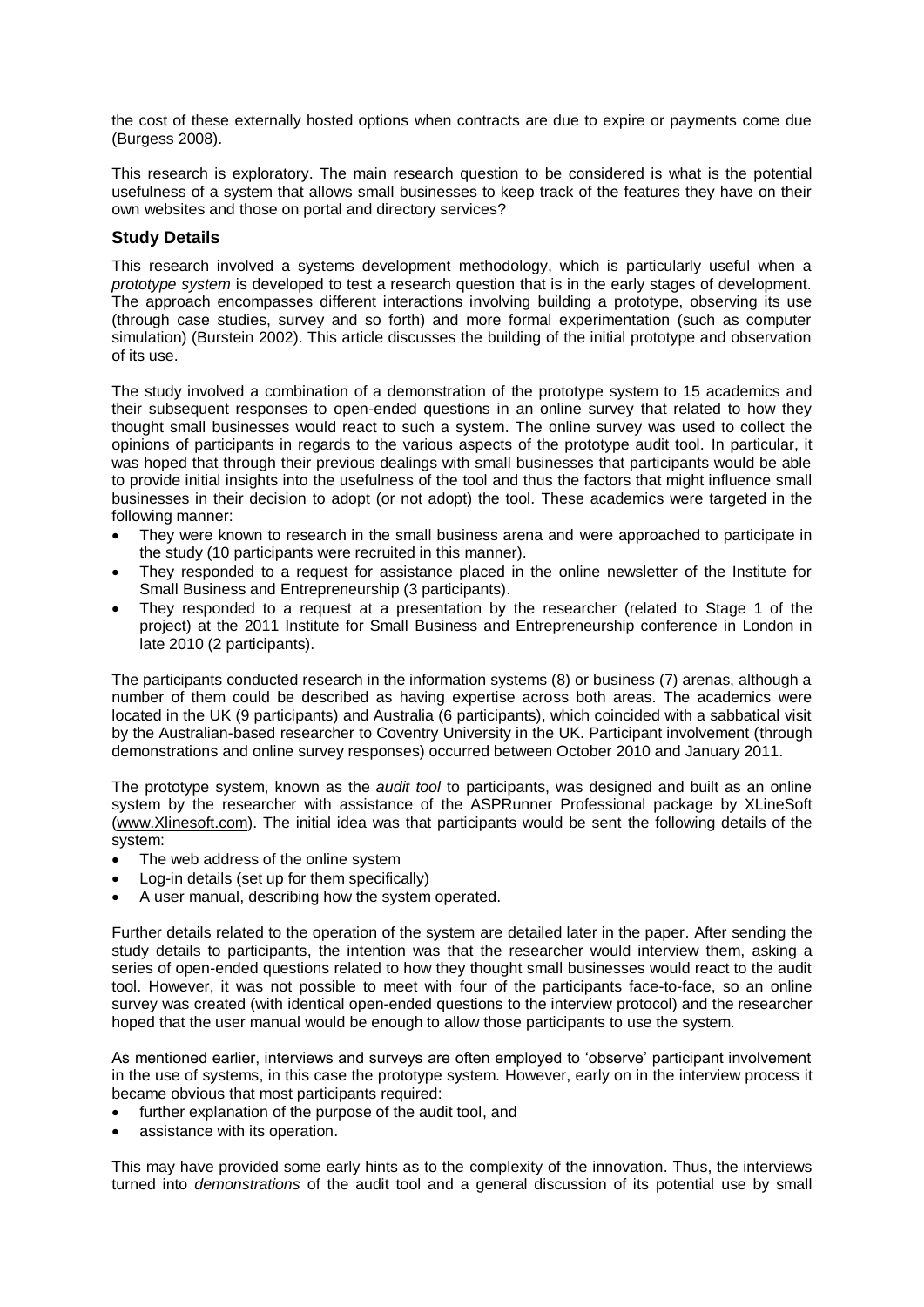businesses. Email discussions were conducted with some of the participants that the researcher could not visit to further explain the purpose of the system, although these participants did appear to spend more time consulting the user manual to use the system. Subsequently, *all participants* were requested to fill in the online survey, which became the main source of the results reported here. As the online survey included all of the open ended questions that were to be included in the interviews, many of the answers that were provided were rich in detail and thus provided the opportunity for indepth analysis. Additionally, some insights from the face-to-face meetings and email conversations were included where they provided context to the results. The next section provides a brief description of the Audit Tool system.

#### **The Audit Tool**

The purpose of building the online audit tool was to provide study participants with a prototype of how such a tool might look and operate. Not all of the 'features' of the tool were functional – this was mentioned in the user manual in the appropriate areas. The rationale for the tool itself was provided in the Introduction to the user manual:

*The idea for this audit tool came from a number of sources. Over the years my colleagues and I have conducted some research projects that have examined how small businesses, particularly micro businesses, adjust the features on their websites over time. It seemed strange when at one time a business would have their telephone number on their website and then it would disappear. Upon further examination, a typical explanation for this was that the business had redesigned its website and forgotten to include the telephone number! Another catalyst for the tool was my shock at the number of external websites that small businesses are listed on, be they online booking engines, industry portals, regional portals, business directories and so forth. Sometimes they are even listed on websites and they are not even aware of it. This tool is to help them manage their presence on the websites they have intentionally subscribed to.* 

*Thus, you will see a number of references in this user guide to a web presence rather than just a website. In today's environment, the business website is just one of a number of different areas where a business can have its online presence.*

In addition to entering their own business details and those of their third party providers, participants were able to enter 'audit dates', where the intention was they would be prompted by the tool in the future to re-examine their website features. Separate dates could be set for different third party providers. These dates could a regular review period determined by a business using the system or a perhaps when a subscription to a third party provider's service was about to expire. In this way, the business would also have an archive of the features of their web presence over a period of time.

At different audit dates the business would be able to add or remove website features for their own website and third party provider websites as they desired. For instance, if a business added or removed an online payment feature to its website then this could be recorded using the audit tool.

An important aspect of the tool was the reporting feature. It performed three main functions:

- To provide a listing of the current features of the business' own website for when it was about to conduct a redesign – to ensure all existing features were considered for the redesigned website.
- To provide a listing of where particular website features were currently implemented. For instance, if a business changed its telephone number it could print this report and know where to update it on its website presence.
- To provide an historical archive of the development of its own website presence.

Figure 1 shows the opening screen of the audit tool (after users had logged on using their provided user name and password). Participants were asked a series of questions related to the Audit Tool (hereinafter referred to as 'the tool'). Most of these questions were in two parts, with the first part providing the opportunity to enter a single, Likert-scale type response to a question such as "*Please rate the usefulness of the tool to monitor website features*" and the second part being an open-ended question such as "*Please comment on your answer*". The Likert-scale type responses were not used for detailed analysis, or for any form of generalisation. They assisted in assessing the opinions of the participants. The participants were asked to rate the tool in the following areas:

Its usefulness to monitor the features on a small business' own website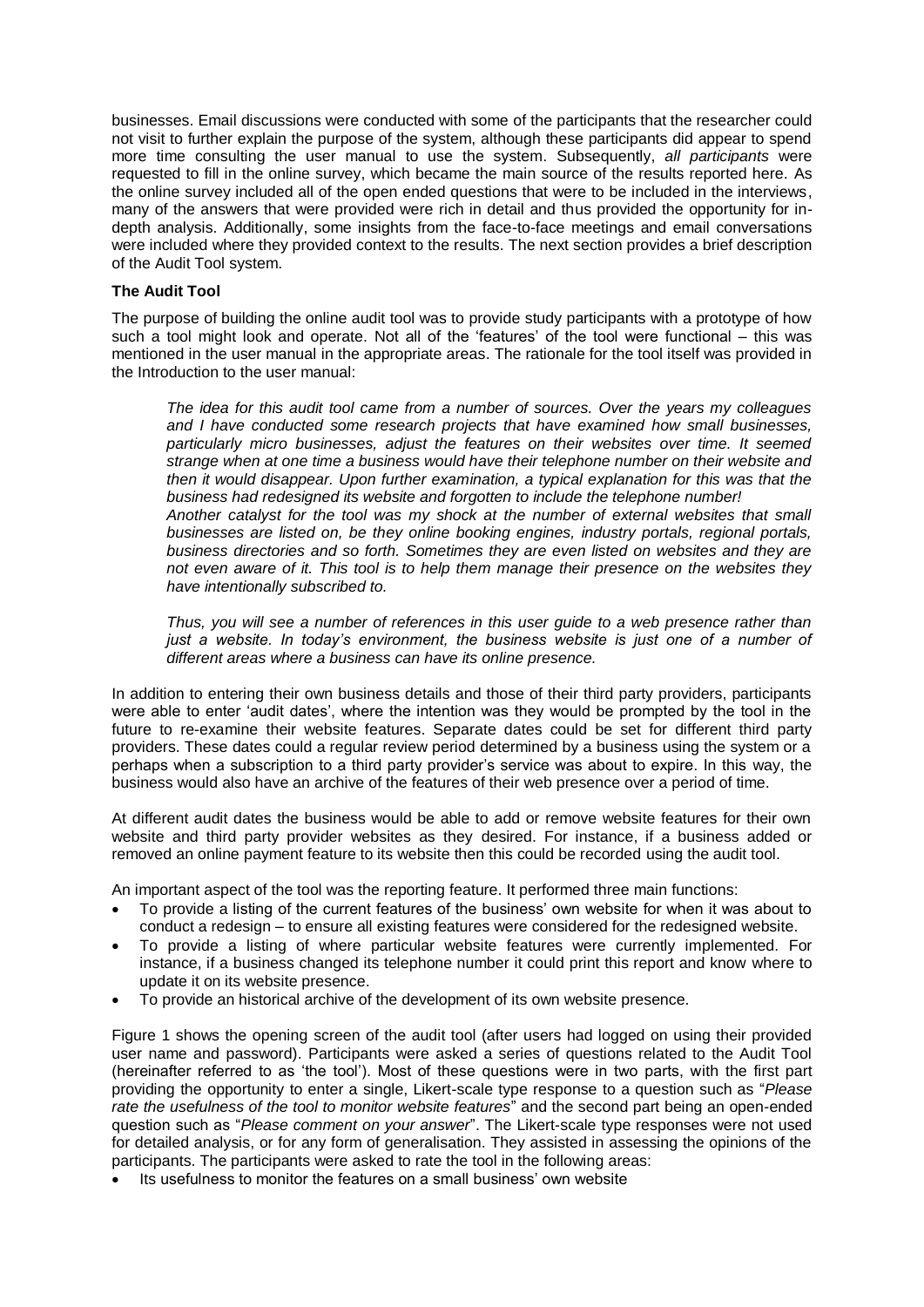- Its usefulness to monitor third party website features
- Its usefulness to review the history of the business' own website
- Its usefulness to review the history of the business' presence on third party websites
- Its usefulness to show the user where website features can be updated when im portant information changes (such as the business telephone number)
- Its usefulness to help manage third party contracts/ subscriptions
- Its usefulness as a general reminder to review website features

It was hoped that the open-ended questions would provide the main insights into the factors that could affect the adoption of the innovation by small businesses. Additionally, some further questions were asked about the tool, related to:

- The potential usefulness of adding an option to track website features on competitor websites
- If small businesses would devote the time needed to use the tool effectively
- Improvements that could be made to the tool
- Aspects of the tool that should be modified or removed
- The overall effectiveness of the tool.

|                   | http://www.vusmeresearch.net/menu.asp - Windows Internet Explorer                             |                                                                                                                                                               | كالمست                        |
|-------------------|-----------------------------------------------------------------------------------------------|---------------------------------------------------------------------------------------------------------------------------------------------------------------|-------------------------------|
|                   | http://www.vusmeresearch.net/menu.asp                                                         | $ \mathbb{R}$ $+$ $\times$ $\mathbb{R}$ Google                                                                                                                | ۔ م                           |
| <b>Exercities</b> | <b>E.</b> Customize Links <b>E</b> Web Slice Gallery <b>C.</b> Windows <b>E</b> Windows Media |                                                                                                                                                               |                               |
|                   | 88 . O Stephen Burgess - Outlook . He http://www.vusmerese X                                  | ៉ - ស<br>$\tau$ $\equiv$ $\approx$                                                                                                                            | * Page * Safety * Tools * @   |
|                   |                                                                                               | A NEW<br><b>VICTORIA</b>                                                                                                                                      |                               |
|                   |                                                                                               | SCHOOL OF<br>THOUGHT<br><b>UNIVERSITY</b>                                                                                                                     |                               |
|                   |                                                                                               | <b>Small Business Website Presence Audit Tool</b>                                                                                                             |                               |
|                   |                                                                                               |                                                                                                                                                               |                               |
|                   | Your small business web presence is made up of:                                               |                                                                                                                                                               |                               |
|                   | " Your own website                                                                            |                                                                                                                                                               |                               |
|                   | Any other (third party) websites where your business is listed                                |                                                                                                                                                               |                               |
|                   |                                                                                               | This website audit tool will allow you to do a number of things in regards to your small business web presence:                                               |                               |
|                   |                                                                                               | . Look at a listing of possible website features that could be placed on your website or on third party websites                                              |                               |
|                   | Record the features that you have on your website (over time)                                 | Review these features if you redesign your website to ensure you remember to include everything on the new website                                            |                               |
|                   | each of them                                                                                  | Retrieve the details of all other (third party) websites where your business is listed and know which website features are placed on                          |                               |
|                   |                                                                                               | Know where to update your web presence if important details change (eg your telephone number)                                                                 |                               |
|                   | . Be warned when subscriptions to third party websites are about to expire                    |                                                                                                                                                               |                               |
|                   |                                                                                               |                                                                                                                                                               |                               |
|                   |                                                                                               | THIS IS THE MAIN MENU<br>After you enter the system the options you see here will be available to you on the left side of the                                 |                               |
|                   | Logged on as test1 Log out                                                                    | screen                                                                                                                                                        |                               |
|                   | > Your business details                                                                       | <b>Your Business Details</b><br>You should start here - this is where you can list details about you and your business (or a 'fictional'                      |                               |
|                   |                                                                                               | business if you are an academic)                                                                                                                              |                               |
|                   | > Possible Website Features Listing                                                           | <b>Possible Website Features Listing</b>                                                                                                                      |                               |
|                   | > Service Provider details and Audit listings                                                 | This is where you can find a listing of the typical features you can have on your web presence.                                                               |                               |
|                   | <b>REPORTS -------</b>                                                                        | <b>Service Provider details and Audit listings</b><br>This section will allow you to track the website features you have listed on your own website and other |                               |
|                   | > Current Website Features Listing                                                            | (third party) websites                                                                                                                                        |                               |
|                   | > Current Service Provider details                                                            | <b>Reports</b><br>Current Website Features Listing: Your current listings of website features                                                                 |                               |
|                   | > Archived Service Provider Details<br>------- RESEARCH PROJECT ------                        | Current Service Provider Listing: Your current website features (by service provider)                                                                         |                               |
|                   | > Enter your survey responses                                                                 | Archived Service Provider Details: Historical records of listings (by service provider)                                                                       |                               |
|                   |                                                                                               | <b>Research Project</b><br>enter your thoughts about the audit tool as part of the research project here                                                      |                               |
|                   |                                                                                               |                                                                                                                                                               |                               |
|                   |                                                                                               |                                                                                                                                                               |                               |
|                   |                                                                                               |                                                                                                                                                               |                               |
|                   |                                                                                               |                                                                                                                                                               |                               |
| Done              |                                                                                               | Internet   Protected Mode: On                                                                                                                                 | $\frac{1}{4}$ $\sqrt{2}$ 100% |

Figure 1: The opening screen of the Small Business Web Presence Audit Tool

When participants were sent the link to the audit tool and the user manual, they were requested to look at the manual before using the tool and also to try to ignore the obvious shortcomings of using an automated database design tool when considering the responses to the research questions. In hindsight, this was an unrealistic and unfair expectation of busy people. This was partly overcome by replacing the interviews with demonstrations of the audit tool, but the subsequent survey responses by participants suggested that the user interface still played a major role in their responses.

#### **Results and Discussion**

This section presents the results of the initial stage of the study, which are reported according to the themes identified in the online survey questions.

It was obvious from the results of the survey that the design of the prototype influenced the answers to some of the questions. Some of the participants (perhaps those more familiar with the type of interface) provided positive comments about the interface: "compact, clear, easy to use", "easy to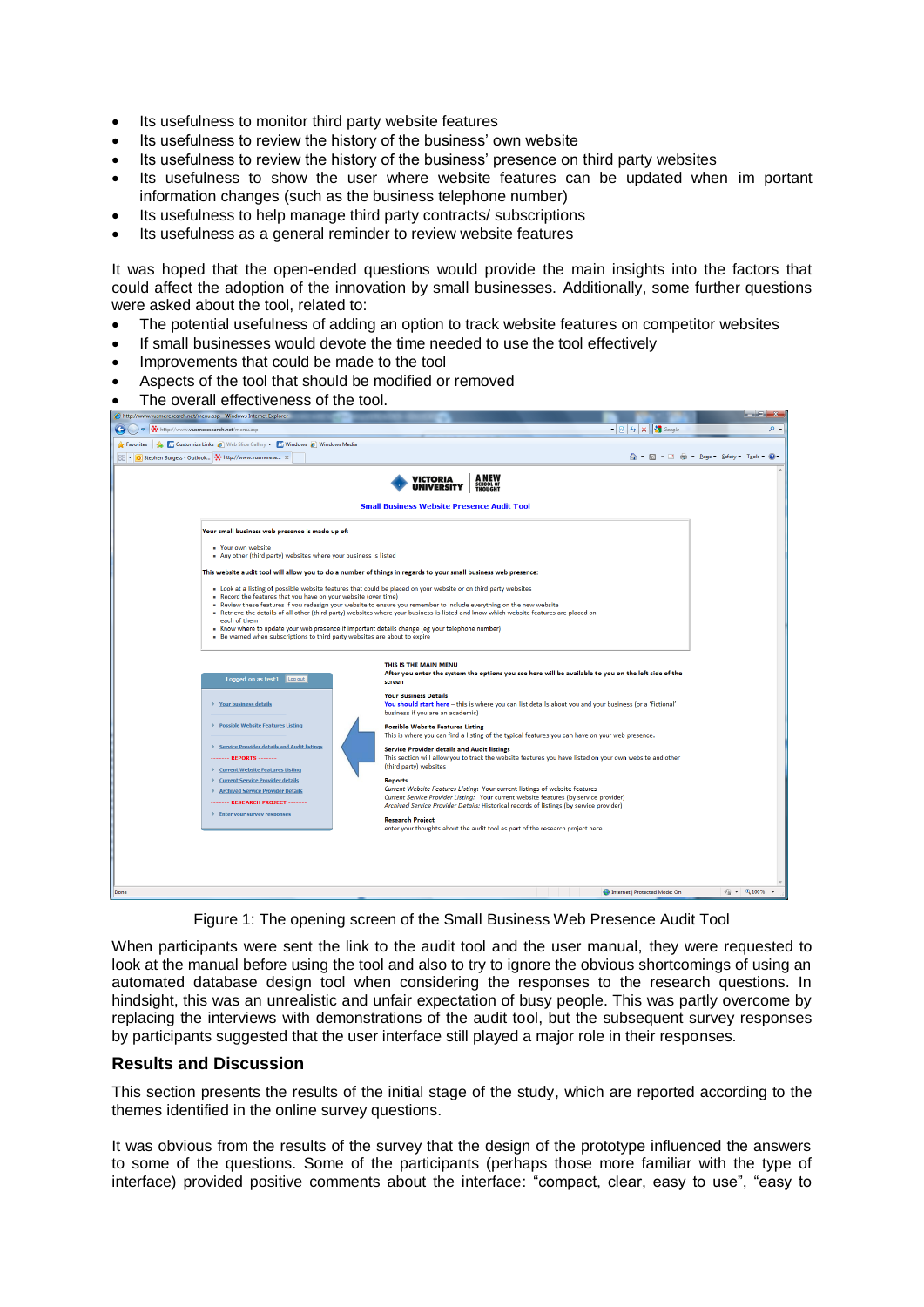access and use", "I think it is well-designed and very clear" and "very impressive piece of kit here". However, many of the participants were not as complimentary with negative comments related to the colour, interface design, and the "clunkiness" of the interface. Most of these comments related to the number of steps it took to navigate through different aspects of the interface. This was an unavoidable problem as it was a limitation of ASPRunner package. Although this was clearly an issue related to the complexity of the tool, this was initially viewed as a serious concern as it was not intended that the final version of the audit tool would be built using the same interface that was used to build the prototype.

#### **Monitoring website features**

Participants were asked if the tool would be useful to monitor the features on a small business' *own website* and on third party websites. In relation to their own websites, the general responses from participants were split between those who suggested that it *was useful* and those that were *unsure*. One participant commented that small businesses needed to more aware of the *need* to audit their websites and the *need* to turn this into action. Another participant made a similar comment, but added the proviso that although it was a "useful background tool...its only as good as the person who maintains the accuracy of the records". Another participant (who was 'unsure') commented that it would be challenge to get small business owners to use the tool in the first place and suggested that it could be useful if changes were not made too regularly. Participants were then asked if the tool would be useful to monitor the features implemented on the websites of *third party providers*. There was a more positive response to this question with most participants suggesting that the tool would useful for monitoring these features. In fact, there were more than twice as many comments for this question than the previous one. One participant noted:

*…[It] forces the SB [small business] to think about when they have updated this feature last as part of their web presence. I suggest that they currently might undertake this in an ad hoc manner without actually knowing when they changed things.*

There were also some useful suggestions made by participants in regards to this question. One participant asked if it would be possible to automatically "draw some of the information in" rather than having to enter into the system and another participant warned that monitoring the third party website features could be "tricky" if the small business did not have control over the changes made on these websites. These comments related to how the tool could provide advantages over existing practices, with suggestions as to how even greater advantage could be achievement by improvements in the prototype.

#### **Reviewing the history of website features**

Participants were then asked if the tool would be useful in reviewing the history of their own website and of their presence on third party websites. Although the responses to these questions were generally positive, there were some participants that thought the feature may not be that useful. On the positive side, one participant suggested that it would be useful to review a history of the usage of third party websites, with another noting:

*I think this is where the value lies. For a new website it would not show anything, but over 5 years it would show its evolution, and could be useful to see the cost / value impact of certain decisions.*

The same participant comment that he thought that this 'longitudinal' aspect was the *only* useful aspect of the tool – with the other aspects "just recording steps with no value". However, another participant had a completely opposite view:

*I am not convinced many businesses will be interested in reviewing website history…… For many businesses which will just have links on online directories and so on. I don't think the third party element will be that useful. I appreciate it might be useful for keeping track of what business information is where when changes are made.* 

One participant did suggest that the tool was not very useful for reviewing the history of a small business' own website, but this participant did indicate that he was not able to operate that particular function of the tool. Thus, the difference of opinion between participants in relation to this feature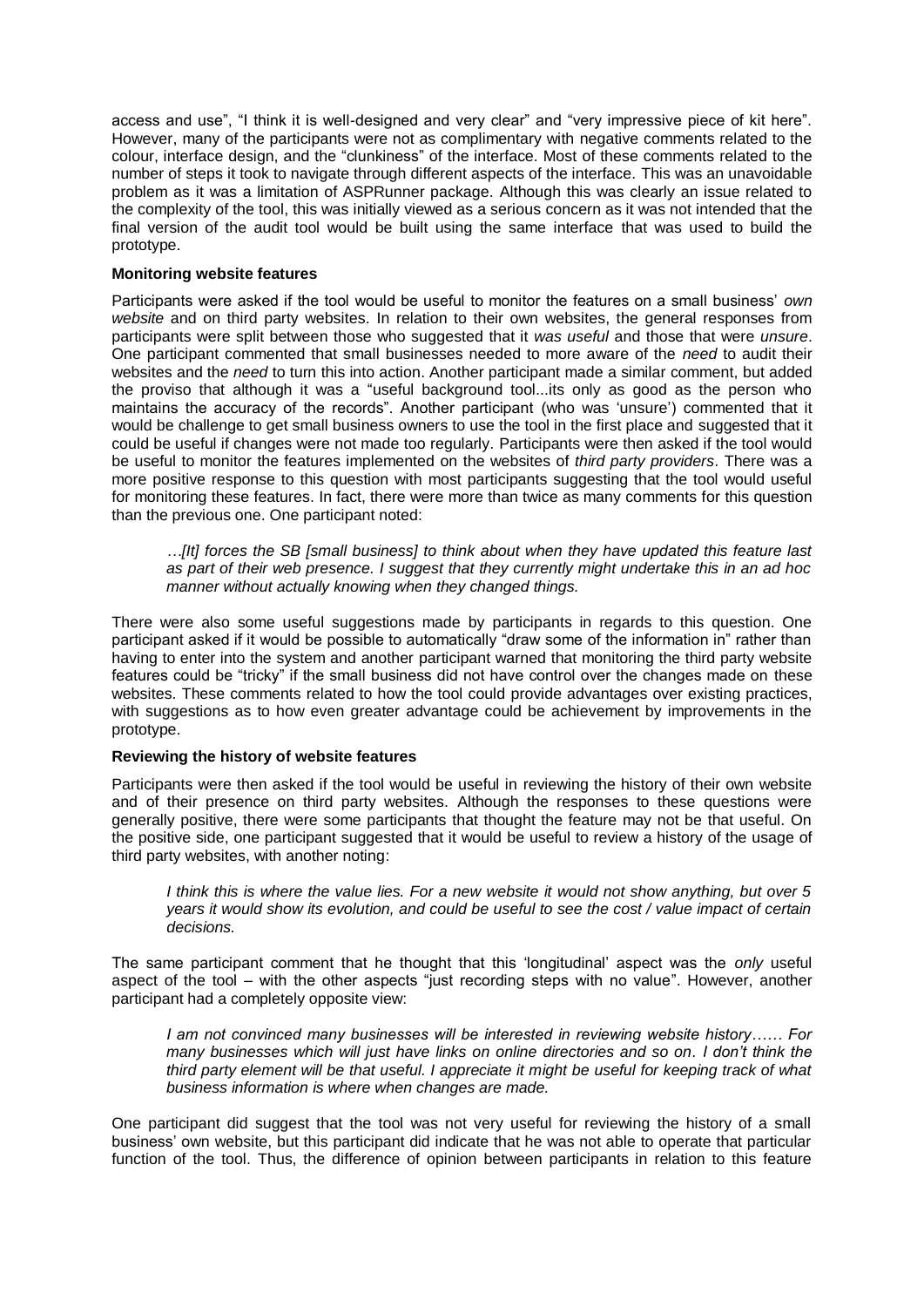related to whether the feature offered any advantage over existing practices. This could be worth investigating in a future research project,

#### **General reminder to review features**

Participants were also split in their views as to whether the tool would provide a useful reminder to small businesses to review their website features. One participant noted that the tool did not have a specific feature to allow this to happen, with another unsure as to whether small businesses would "purposefully visit the tool just to review features". Even some of the positive comments were tempered with a note of caution, suggesting that small businesses could perhaps be allowed to set the review time for different website features – such as reminders for features which might alter monthly, yearly and so forth.

#### **Updating website features when details change**

There were also generally positive responses to a question related to whether the tool would assist in updating website features when important business details change, such as a change in a business' telephone number. In relation to this, one participant suggested that it would be good to have 'reminders' of all of the locations of data, with another noting:

*I didn't think of this as I was using the tool, but this is great. If it is used for nothing else then the tool should be used by all businesses just for this.*

However, some participants again cautioned of the challenge to actually get small businesses to use the tool. For instance, one participant was "…concerned that most will just use post-it notes or something like that!" with another cautioning that the feature would be useful only "on third party sites".

#### **Managing third party contracts and subscriptions**

The most positive response for all questions came when participants were asked if the tool would be useful to manage third party provider contracts and subscriptions. One participant suggested that it would only be useful if the *number* of third party providers justified its use:

*This is perhaps where the tool could be of most use, with those firms having more*  sophisticated relationships with providers like this. But perhaps only if they have a number of *such subscriptions/ contracts as opposed to just one for instance.*

Other respondents were also positive, with comments along the lines that managing these subscriptions would be a "nightmare" for some small businesses and that it was useful to have a "double check" to ensure that nothing was missed.

Note that this with and the previous two features of the prototype the issues were not the complexity of using the feature, but whether the potential benefits that they provided were worth the effort of using them.

#### **An option to track competitor website features**

Participants were asked if an option should be added to the tool to track the website features on competitor websites. Again, the results suggested that the views were quite mixed as to whether such a feature would be useful. Those that were either unsure or against the idea suggested that it was too much effort, too difficult to carry out, would take too much time or was not necessary. Even the comments of those participants that were in favour of the idea suggested that they were not overwhelmingly so, with one suggesting that a small business might do it as a one-off analysis if they do it all and another suggesting that even though it may be of some interest to the business it will not indicate how *useful* those features are.

# **Will small businesses devote the time needed to use the tool?**

Up until this stage, the comments received from participants were quite positive, with some cautions about the effort needed to use the tool and potential difficulties in getting small businesses to actually use it in the first place. However, there was a *sting in the tail* that was to be delivered by participants in their responses to the last few questions.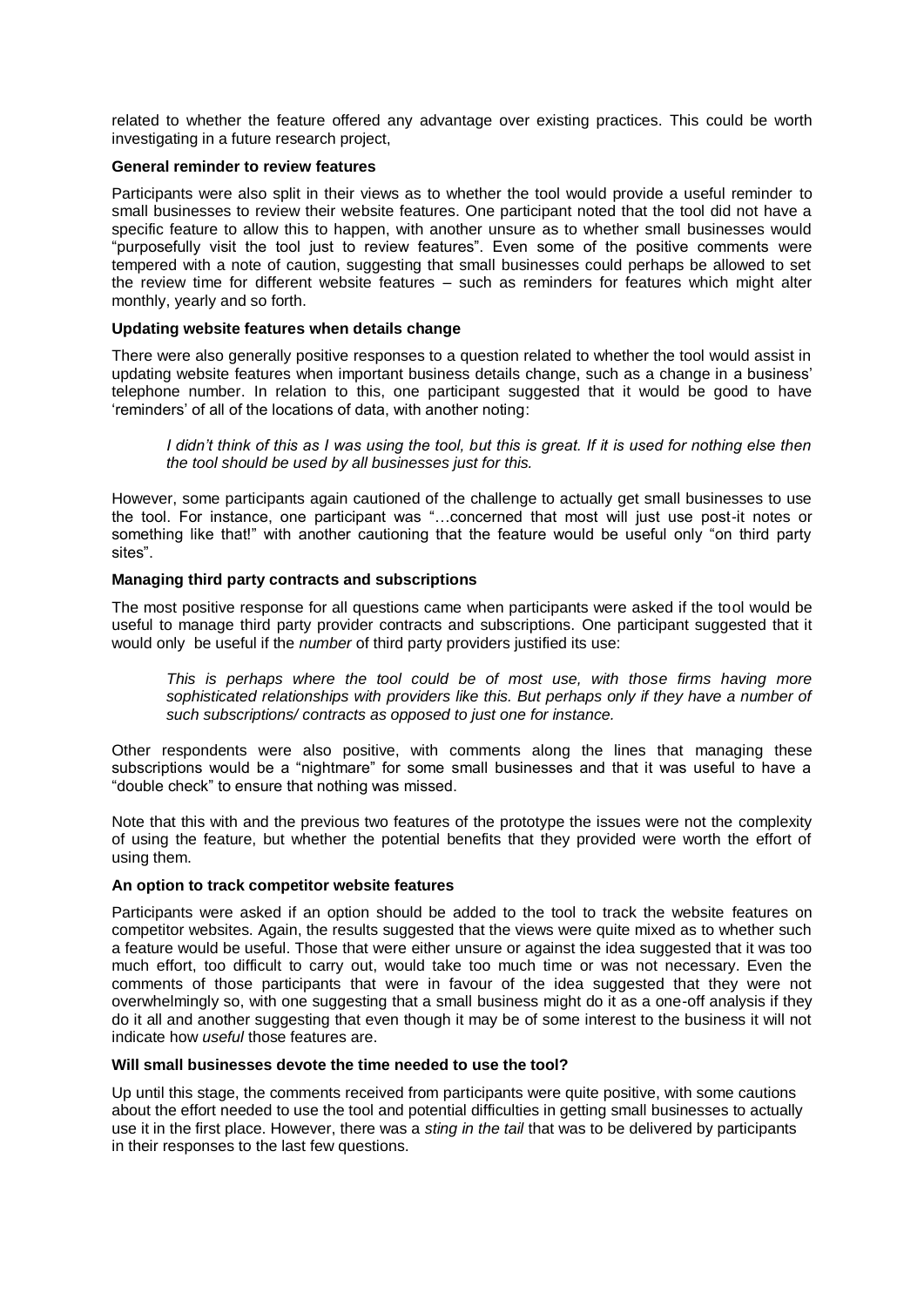Participants were asked if they felt that small businesses would devote the time needed to use the tool. This provided the most negative response of all questions, with respondents split between being *unsure* whether small businesses would devote the time to just stating that they *would not use the tool*. A common view was that the effort needed to enter the initial information might be too much for many small businesses to continue to use the tool, with one participant commenting that "SMEs are notoriously short of time". Small businesses are notoriously resource poor, especially in relation to the time they have to devote to the use of new technologies (Burgess et al 2009). Unlike larger businesses, they have to be sure that any decisions to invest time into new initiatives are rewarded. Similar concerns would need to be considered in relation to small businesses adopting the toolkit being proposed in this research.

Two participants raised the issue of what would happen if more than one person in a small business was responsible for the web presence, with one suggesting that the only way it could work effectively was if only one person had the responsibility of keeping the tool up to date.

Perhaps the views were best summarised by one participant who suggested that "past research with small businesses has indicated they are aware of the need but not committed to auditing their systems". Thus, it is an understanding (or knowledge) of the *need* to monitor the small business website that could enhance the chance of the adoption of the tool. If the small business owner/manager does not perceive the need for such a tool then its perceived advantage is also diminished.

Another participant commented on the nature of the tool.

*The tool is primarily a "recording" tool and for this reason I don't think most operators will devote time to using it. Many don't devote enough time to recording their accounting which is arguably more important.* 

Finally, one participant commented that small businesses may not use the tool unless it was provided free of charge.

#### **Potential Improvements**

The next questions ask participants to identify areas where the tool could be improved or modified. Most of the suggestions related to improving the interface or operations of the tool (which unfortunately the researcher had little control over for the prototype), but there were some useful suggestions in regards to added functionality:

- Suggestions for additional website features that were not included in the prototype
- A reminder to businesses to check for 'broken' website links.

The idea of incorporating 'automated' facilities into the tool was raised throughout the responses to many of the questions. For instance, there were suggestions to:

- Having the tool 'in the background' whenever changes to the business or third party websites were made. In this way, the actions could be recorded in the tool at the time of completion.
- Integrate the tool with the business website so that changes to the website were automatically updated within the tool.
- Provide a 'seek' capability that would search the web for references to the business and automatically update the tool with these details.

These would have the combined effect of reducing the complexity of the tool and using less of a small business' time taken to use the tool.

In reality, there would be more of a chance for having the tool 'in the background' in the short term than having the tool integrated with the business website or performing an active seek. In relation to the business website, perhaps if businesses increasingly use features such as cascading style sheets to standardize the terminology used in different website features or the semantic web to recognise where different terminology refers to the same website feature then the possibility for such a feature may emerge.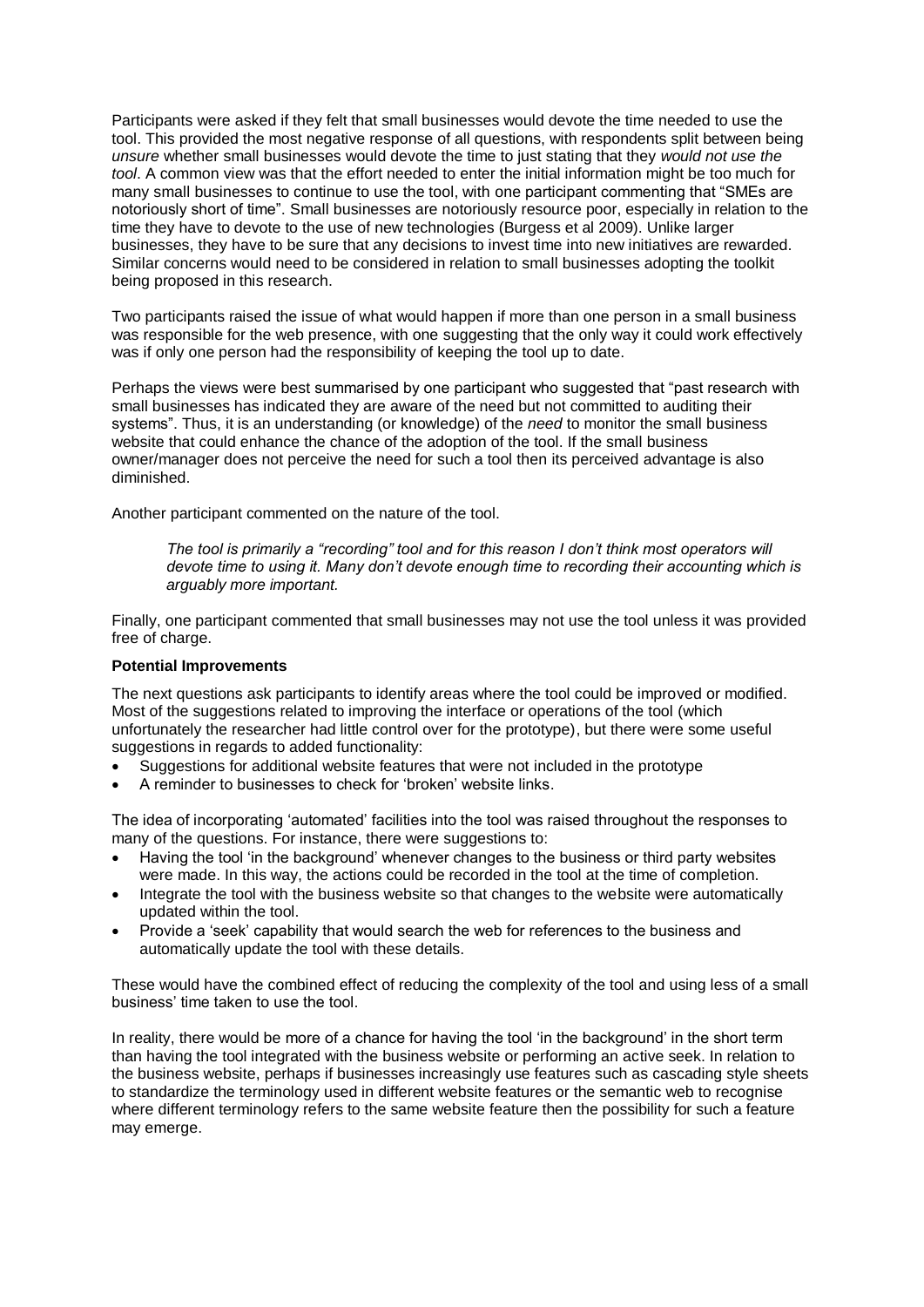#### **Overall effectiveness**

Finally, participants were asked to consider the overall effectiveness of the tool. Responses were evenly split between participants that suggested that the tool was useful and those that were unsure. The general feeling from participants was that there was some value in the idea being proposed, but that the audit tool – in the manner in which it was presented as a standalone system – could be too much effort to use for the value it provided.

Some typical comments along these lines were:

*I think the tool needs to value add. This can only be achieved if it is tailored to particular industries. The underlying data model of the audit tool could be the same. But the field names, features, etc should be tailored…..*

*Effective as I can see its value fairly clearly. But what all the information will mean to the SME is unclear. How do they act on it? Maybe I'm thinking too far ahead as it is [an] audit tool at this stage.*

Other comments related to whether small businesses would actually use the tool:

*Small business commitment would likely be the limiting factor.*

*It is innovative, but the challenge will be to ensure that it is used.*

*Having been the owner of several small businesses, I wonder to what extent the tool would be used by SMEs.*

*[It] will only be as good as the updating/maintaining.*

*I am unsure that owner-managers will take the time. My own research in how they store data on customers shows that most aren't organised at all! You know this though…*

The results of Stage 2 of the study suggest to the researcher that there is some merit in continuing with the idea of providing a tool that small businesses can use to 'audit' their web presence, but that an online, standalone tool of the type provided is not the format that such a system could take. In its current form it appears that it does provide some advantage over existing practices in small businesses, but that this advantage does not justify the resources needed to adopt and implement it as a new innovation. Future research could take into account the suggestions for improvements by participants and could examine different forms that the tool could take.

It should be noted that the previous studies conducted by the author referred to in this article, as well as this study, have been conducted with Australian small businesses and academics in Australia and the UK. Whilst some of the findings could be applicable in developing countries, at the moment it is best to limit the potential generalisability of this work to small businesses in developed countries.

# **Conclusion**

This study used a systems development approach to consider the potential usefulness of a website audit tool for small businesses, designed to keep track of website features employed as part of the small business web presence. This occurred through the development of a prototype of an audit toolkit and 'observing' its use by assessing the views of 15 academic experts in the information systems and business fields that have had experience conducting research into small businesses. The results of the study suggested that there was some value in the idea being proposed, but that the audit tool was too much effort to use *by itself* for the value it provided. Areas of the tool that were deemed to be most useful were its ability to manage third party contracts and subscriptions and its ability to show the business where changes needed to be made when specific circumstances, such as a change in business telephone number, occurred. Most of the negative comments related to whether small businesses had the motivation and/or time to use the tool. Potential improvements to the tool were proposed by the participants. Generally, it was considered that the effort needed to implement and use the audit tool would not justify the potential advantage that it could provide and the likelihood was that it would not be used by small businesses in its current form. Additionally, some of the